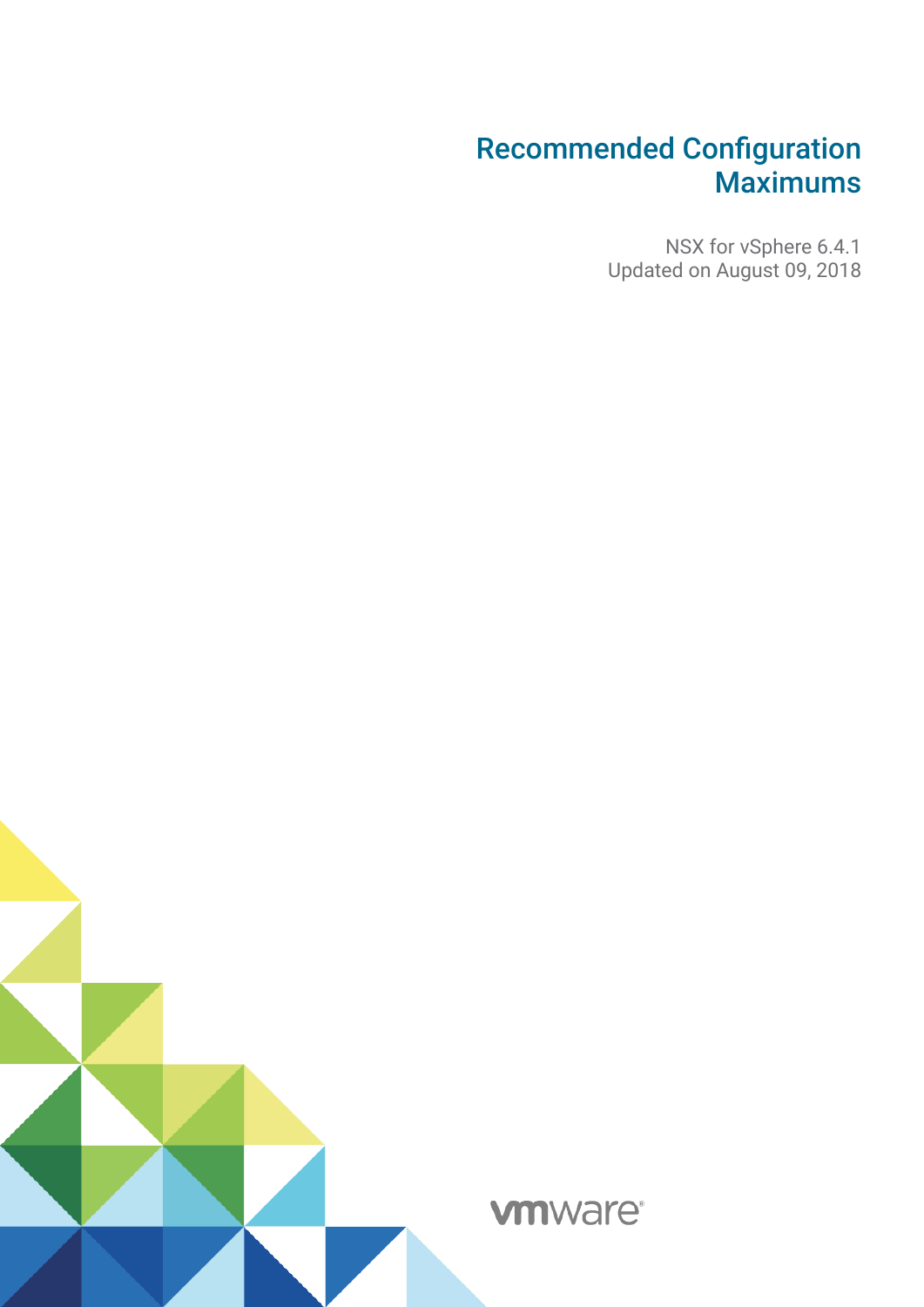You can fnd the most up-to-date technical documentation on the VMware website at: https://docs.vmware.com/ If you have comments about this documentation, submit your feedback to confgmaxtool@vmware.com

VMware, Inc. 3401 Hillview Ave. Palo Alto, CA 94304 www.vmware.com

Copyright © 2018 VMware, Inc. All rights reserved[.Copyright and trademark information.](http://pubs.vmware.com/copyright-trademark.html)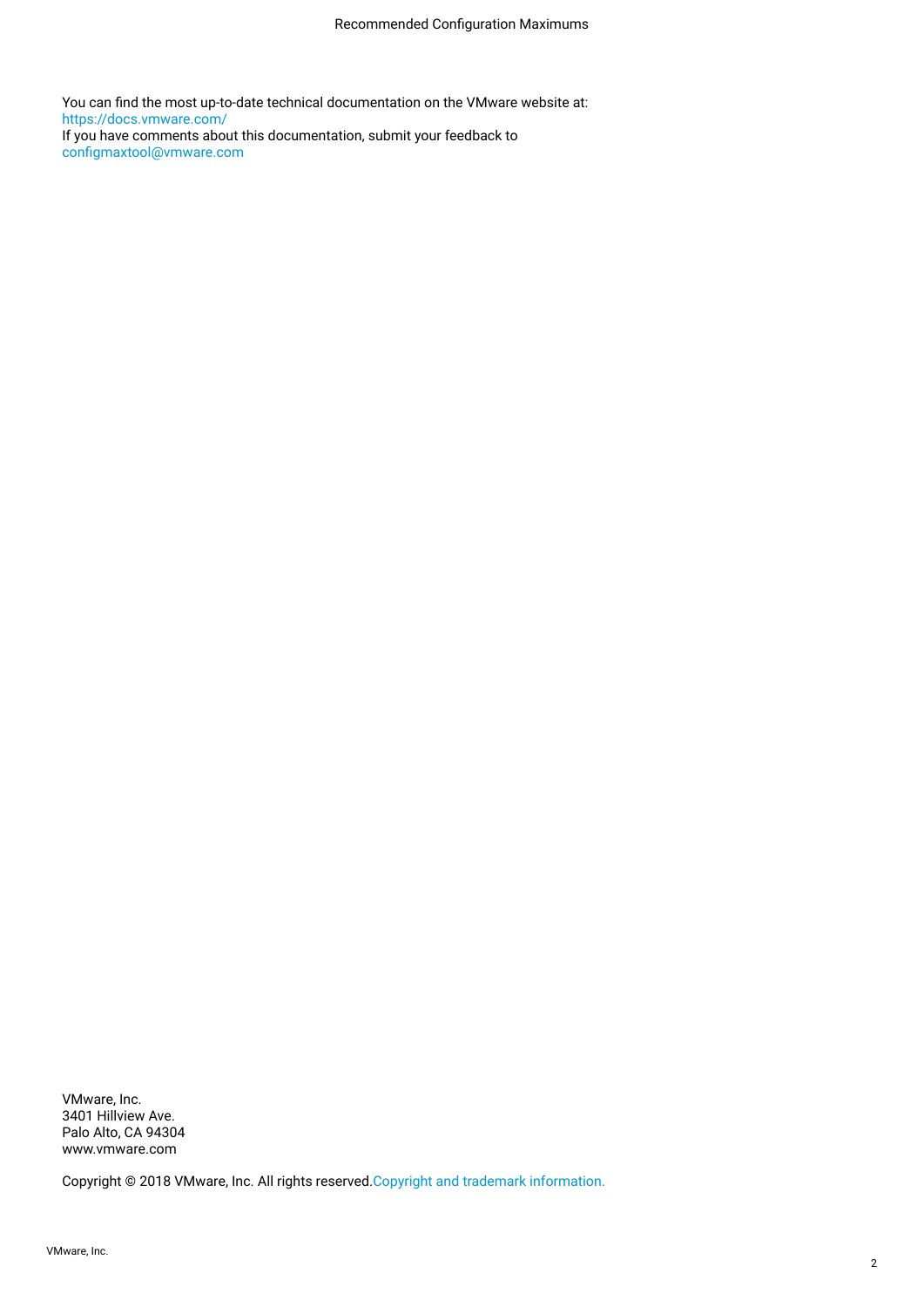This Configuration Maximums document provides the recommended configuration limits for VMware products.When you confgure, deploy and operate your virtual and physical equipment, it is highly recommended you stay at or below the maximums supported by your product.The limits presented in the document are tested, recommended limits, and are fully supported by VMware.

Disclaimer: The limits can be affected by other factors, such as hardware dependencies. For more information about the supported hardware, see the appropriate hardware compatibility guide.It might not be possible to maximize all confguration settings and expect your desired outcome.To ensure that you do not exceed supported confgurations for your environment, consult individual solution limits.The recommended confguration maximums do not represent the theoretical possibilities of your product.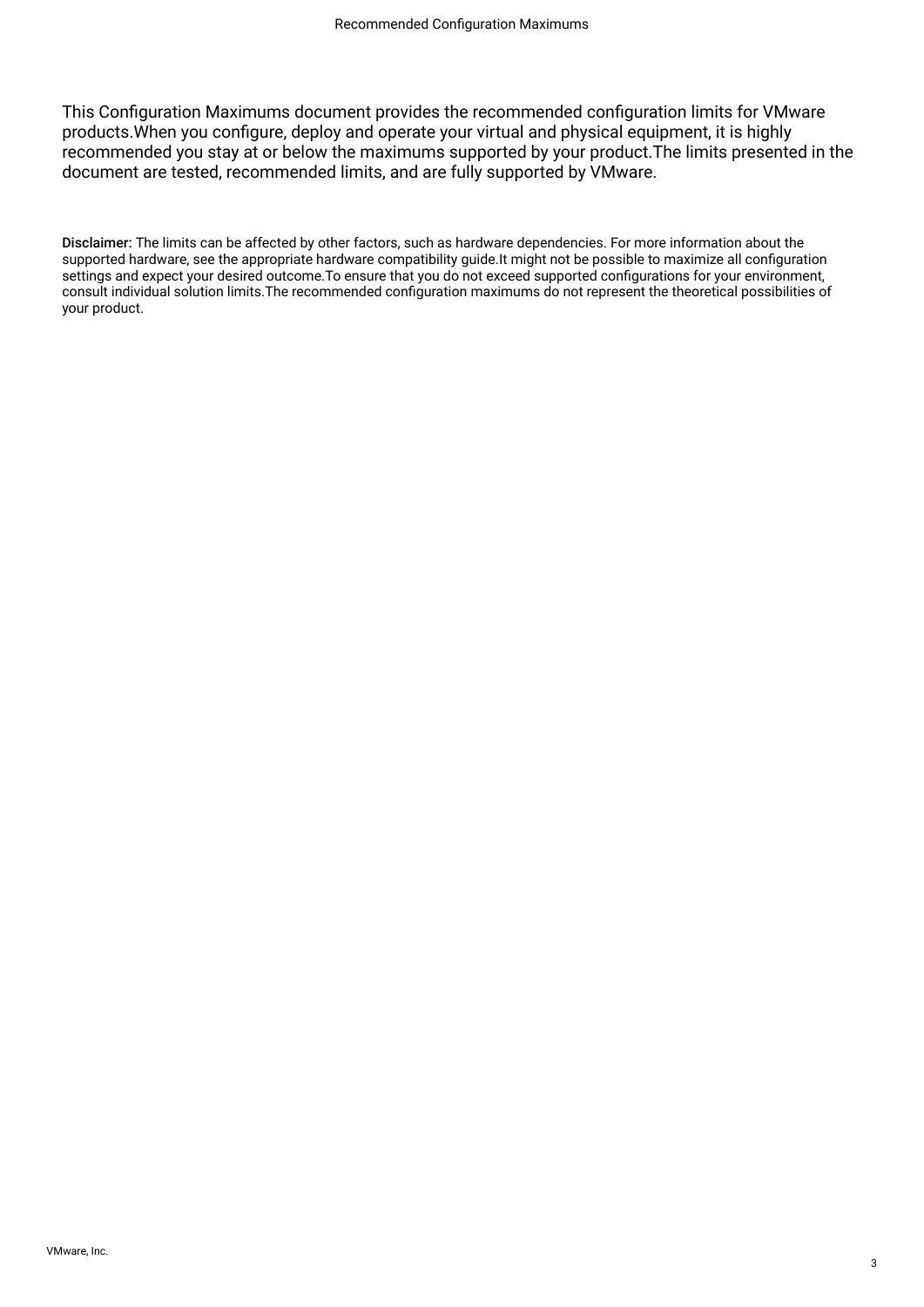| Maximum Type                                                                                                                                                                                                                                                                                                                                | Maximum                                                                                       | Recommended Maximum<br>value                                                                                         | Description                                                                                                                                                                                                                    |  |
|---------------------------------------------------------------------------------------------------------------------------------------------------------------------------------------------------------------------------------------------------------------------------------------------------------------------------------------------|-----------------------------------------------------------------------------------------------|----------------------------------------------------------------------------------------------------------------------|--------------------------------------------------------------------------------------------------------------------------------------------------------------------------------------------------------------------------------|--|
| General<br>: Nodes                                                                                                                                                                                                                                                                                                                          |                                                                                               |                                                                                                                      |                                                                                                                                                                                                                                |  |
| NSX for vSphere has a number of component nodes required for operation of the product. These include the NSX Manager,<br>NSX Controllers and Hosts that are prepared for NSX. This section captures the configuration maximums for NSX nodes. In<br>addition, NSX supports some vCenter objects that are discovered from vCenter inventory. |                                                                                               |                                                                                                                      |                                                                                                                                                                                                                                |  |
| <b>Nodes</b>                                                                                                                                                                                                                                                                                                                                | vCenter Systems in Single<br><b>NSX Manager Deployments</b>                                   | 1                                                                                                                    |                                                                                                                                                                                                                                |  |
| <b>Nodes</b>                                                                                                                                                                                                                                                                                                                                | vCenter Systems in Cross-<br>vCenter Deployments                                              | 16                                                                                                                   |                                                                                                                                                                                                                                |  |
| <b>Nodes</b>                                                                                                                                                                                                                                                                                                                                | <b>NSX Controllers</b>                                                                        | 3                                                                                                                    | Only 3 controllers are<br>supported in a production<br>deployment of NSX for<br>vSphere. A single controller<br>may be used in a lab or proof-<br>of-concept deployment but is<br>not supported for production<br>deployments. |  |
| <b>Nodes</b>                                                                                                                                                                                                                                                                                                                                | vCenter Clusters                                                                              | 64                                                                                                                   |                                                                                                                                                                                                                                |  |
| <b>Nodes</b>                                                                                                                                                                                                                                                                                                                                | Hosts per Cluster                                                                             | 64                                                                                                                   |                                                                                                                                                                                                                                |  |
| <b>Nodes</b>                                                                                                                                                                                                                                                                                                                                | Hosts per NSX Manager<br>(Single vCenter - Transport<br>Zone)                                 | 512                                                                                                                  | For IDFW deployments see<br>the IDFW section.                                                                                                                                                                                  |  |
| <b>Nodes</b>                                                                                                                                                                                                                                                                                                                                | Hosts in Cross-vCenter<br>Deployment                                                          | 1024                                                                                                                 | For IDFW deployments see<br>the IDFW section.                                                                                                                                                                                  |  |
| General<br>: Edge Service Gateway                                                                                                                                                                                                                                                                                                           |                                                                                               |                                                                                                                      |                                                                                                                                                                                                                                |  |
|                                                                                                                                                                                                                                                                                                                                             | features. There are several general configuration maximums which are covered in this section. | A core component of NSX for vSphere is the Edge Service Gateway which delivers routing, loadbalancing, VPN and other |                                                                                                                                                                                                                                |  |
| <b>Edge Service Gateway</b>                                                                                                                                                                                                                                                                                                                 | Edge Service Gateways per<br><b>NSX Manager</b>                                               | 2000                                                                                                                 | The backup Edge in a High-<br>Availability pair of Edges is<br>not<br>included in this maximum.                                                                                                                                |  |
| <b>Edge Service Gateway</b>                                                                                                                                                                                                                                                                                                                 | Interfaces                                                                                    | 10                                                                                                                   | Includes internal, uplink, and<br>trunk interfaces.                                                                                                                                                                            |  |
| <b>Edge Service Gateway</b>                                                                                                                                                                                                                                                                                                                 | Sub-interfaces per Edge                                                                       | 200                                                                                                                  |                                                                                                                                                                                                                                |  |
| Layer 2 Networking                                                                                                                                                                                                                                                                                                                          |                                                                                               |                                                                                                                      |                                                                                                                                                                                                                                |  |
|                                                                                                                                                                                                                                                                                                                                             | NSX for vSphere offers a layer 2 overlay networking solution as well as layer 2 bridging.     |                                                                                                                      |                                                                                                                                                                                                                                |  |
| Layer 2 Networking                                                                                                                                                                                                                                                                                                                          | <b>Logical Switches</b>                                                                       | 10000                                                                                                                | Non-universal logical<br>switches.                                                                                                                                                                                             |  |
| Layer 2 Networking                                                                                                                                                                                                                                                                                                                          | Logical Switch Ports                                                                          | 20000                                                                                                                |                                                                                                                                                                                                                                |  |
| Layer 2 Networking                                                                                                                                                                                                                                                                                                                          | Universal Logical Switches in                                                                 | 8500                                                                                                                 | This maximum includes both                                                                                                                                                                                                     |  |
|                                                                                                                                                                                                                                                                                                                                             | a Cross-vCenter Deployment                                                                    |                                                                                                                      | universal and non-universal<br>logical switches.                                                                                                                                                                               |  |
| Layer 2 Networking                                                                                                                                                                                                                                                                                                                          | MAC Identifiers per Overlay<br>Logical Switch (VNI)                                           | 2048                                                                                                                 | If this number of MAC entries<br>is exceeded then newer MAC<br>entries will not be added until<br>I the older MAC entries<br>expire. This condition can<br>lead to flooding in the logical<br>network.                         |  |
| Layer 2 Networking                                                                                                                                                                                                                                                                                                                          | <b>VXLAN-VLAN Bridging per</b><br>Distributed Logical Router<br>Instance                      | 500                                                                                                                  |                                                                                                                                                                                                                                |  |
| : DHCP<br>Layer 3 Networking                                                                                                                                                                                                                                                                                                                |                                                                                               |                                                                                                                      |                                                                                                                                                                                                                                |  |
| NSX for vSphere provides a DHCP server to deliver IP addresses to DHCP clients.                                                                                                                                                                                                                                                             |                                                                                               |                                                                                                                      |                                                                                                                                                                                                                                |  |
| <b>DHCP</b>                                                                                                                                                                                                                                                                                                                                 | DHCP Leases per Edge<br>Service Gateway - Compact<br>Edge Size                                | 2048                                                                                                                 |                                                                                                                                                                                                                                |  |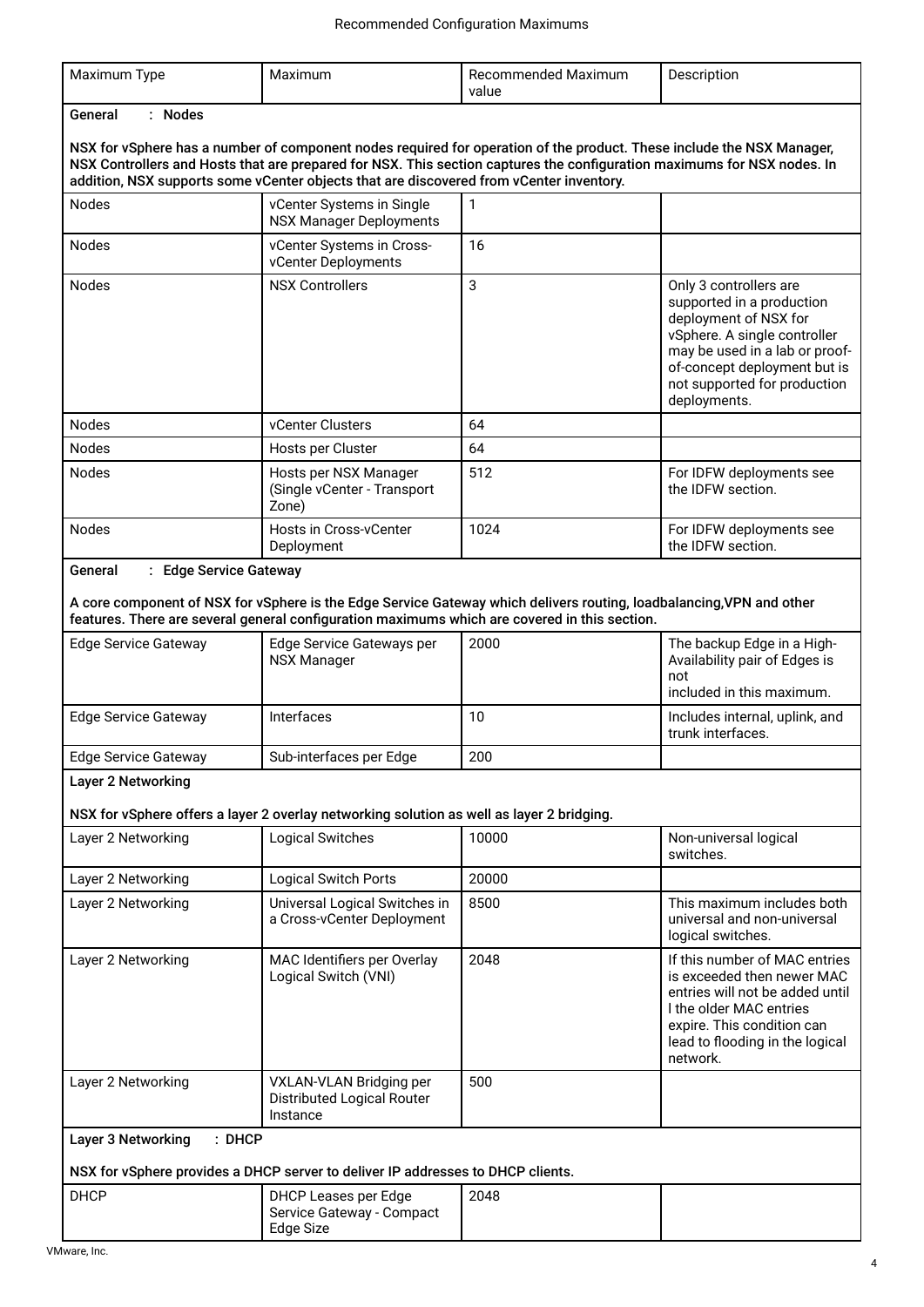| Maximum Type                                                        | Maximum                                                                                                              | Recommended Maximum<br>value | Description                                                                                                            |  |
|---------------------------------------------------------------------|----------------------------------------------------------------------------------------------------------------------|------------------------------|------------------------------------------------------------------------------------------------------------------------|--|
| <b>DHCP</b>                                                         | DHCP Leases per Edge<br>Service Gateway - Large Edge<br><b>Size</b>                                                  | 4096                         |                                                                                                                        |  |
| <b>DHCP</b>                                                         | <b>DHCP Leases per Edge</b><br>Service Gateway - Quad Large<br>Edge Size                                             | 4096                         |                                                                                                                        |  |
| <b>DHCP</b>                                                         | <b>DHCP Leases per Edge</b><br>Service Gateway - Extra Large<br>Edge Size                                            | 8192                         |                                                                                                                        |  |
| Layer 3 Networking                                                  | : Distributed Logical Router                                                                                         |                              |                                                                                                                        |  |
|                                                                     | NSX for vSphere provides an in-kernel distributed logical router.                                                    |                              |                                                                                                                        |  |
| Distributed Logical Router                                          | <b>Distributed Logical Routers</b>                                                                                   | 1000                         |                                                                                                                        |  |
| Distributed Logical Router                                          | <b>Distributed Logical Router</b><br>Interfaces per Distributed<br><b>Logical Router</b>                             | 999                          | Maximum of 8 uplinks.                                                                                                  |  |
| Distributed Logical Router                                          | Distributed Logical Router<br>Interfaces per ESXi Host                                                               | 10000                        |                                                                                                                        |  |
| Distributed Logical Router                                          | ARP Entries per Distributed<br>Logical Router                                                                        | 20000                        | If this number of ARP entries<br>is exceeded then newer ARP<br>entries in the ARP table will<br>replace older entries. |  |
| Distributed Logical Router                                          | Routes per Distributed<br>Logical Router                                                                             | 2000                         | Includes connected routes.<br>Maximum 750 LSA type-1<br>prefixes.                                                      |  |
| Distributed Logical Router                                          | OSPF Adjacencies per<br>Distributed Logical Router                                                                   | 10                           |                                                                                                                        |  |
| Distributed Logical Router                                          | <b>BGP Neighbors per</b><br><b>Distributed Logical Router</b>                                                        | 10                           |                                                                                                                        |  |
| Layer 3 Networking<br><b>Edge Service Gateway</b><br>$\ddot{\cdot}$ |                                                                                                                      |                              |                                                                                                                        |  |
| routing.                                                            | The NSX for vSphere Edge Service Gateway provides a number of layer 3 networking features such as static and dynamic |                              |                                                                                                                        |  |
| <b>Edge Service Gateway</b>                                         | <b>ECMP Paths</b>                                                                                                    | 8                            |                                                                                                                        |  |
| <b>Edge Service Gateway</b>                                         | NAT Rules per Edge Service<br>Gateway - Compact Edge Size                                                            | 2048                         | Includes both SNAT and<br>DNAT rules.                                                                                  |  |
| <b>Edge Service Gateway</b>                                         | NAT Rules per Edge Service<br>Gateway - Large Edge Size                                                              | 4096                         | Includes both SNAT and<br>DNAT rules.                                                                                  |  |
| <b>Edge Service Gateway</b>                                         | NAT Rules per Edge Service<br>Gateway - Quad Large Edge<br>Size                                                      | 4096                         | Includes both SNAT and<br>DNAT rules.                                                                                  |  |
| <b>Edge Service Gateway</b>                                         | NAT Rules per Edge Service<br>Gateway - Extra Large Edge<br>Size                                                     | 8192                         | Includes both SNAT and<br>DNAT rules.                                                                                  |  |
| <b>Edge Service Gateway</b>                                         | <b>Static Routes per Edge</b><br>Service Gateway                                                                     | 2048                         | Applies to all Edge sizes.                                                                                             |  |
| <b>Edge Service Gateway</b>                                         | <b>BGP Routes per Edge Service</b><br>Gateway - Compact Edge Size                                                    | 20000                        |                                                                                                                        |  |
| <b>Edge Service Gateway</b>                                         | <b>BGP Routes per Edge Service</b><br>Gateway - Large Edge Size                                                      | 50000                        |                                                                                                                        |  |
| <b>Edge Service Gateway</b>                                         | <b>BGP Routes per Edge Service</b><br>Gateway - Quad Large Edge<br>Size                                              | 250000                       |                                                                                                                        |  |
| <b>Edge Service Gateway</b>                                         | <b>BGP Routes per Edge Service</b><br>Gateway - Extra Large Edge<br>Size                                             | 250000                       |                                                                                                                        |  |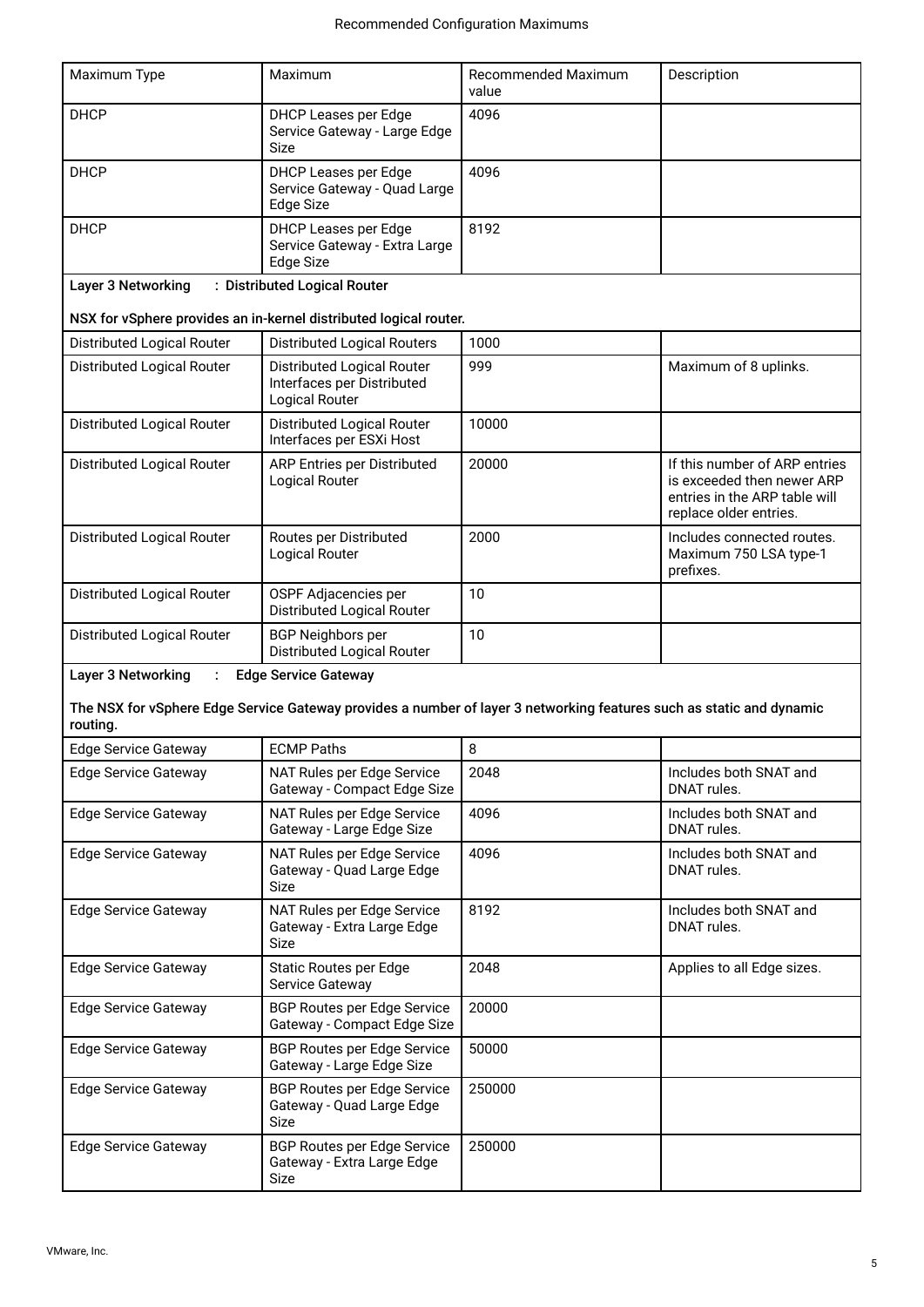| Maximum Type                | Maximum                                                                                    | <b>Recommended Maximum</b><br>value | Description                           |
|-----------------------------|--------------------------------------------------------------------------------------------|-------------------------------------|---------------------------------------|
| <b>Edge Service Gateway</b> | <b>BGP Neighbors per Edge</b><br>Service Gateway - Compact<br>Edge Size                    | 10                                  |                                       |
| <b>Edge Service Gateway</b> | <b>BGP Neighbors per Edge</b><br>Service Gateway - Large Edge<br>Size                      | 20                                  |                                       |
| <b>Edge Service Gateway</b> | <b>BGP Neighbors per Edge</b><br>Service Gateway - Quad Large<br>Edge Size                 | 100                                 |                                       |
| <b>Edge Service Gateway</b> | <b>BGP Neighbors per Edge</b><br>Service Gateway - Extra Large<br>Edge Size                | 100                                 |                                       |
| Edge Service Gateway        | OSPF Routes per Edge<br>Service Gateway - Compact<br>Edge Size                             | 20000                               |                                       |
| <b>Edge Service Gateway</b> | OSPF Routes per Edge<br>Service Gateway - Large Edge<br><b>Size</b>                        | 50000                               |                                       |
| <b>Edge Service Gateway</b> | OSPF Routes per Edge<br>Service Gateway - Extra Large<br>Edge Size                         | 100000                              |                                       |
| <b>Edge Service Gateway</b> | OSPF Routes per Edge<br>Service Gateway - Quad Large<br><b>Edge Size</b>                   | 100000                              |                                       |
| <b>Edge Service Gateway</b> | OSPF LSA entries per Edge<br>Service Gateway - Compact<br>Edge Size                        | 20000                               | Maximum of 750 type-1 LSA<br>entries. |
| <b>Edge Service Gateway</b> | OSPF LSA entries per Edge<br>Service Gateway - Large Edge<br><b>Size</b>                   | 50000                               | Maximum of 750 type-1 LSA<br>entries. |
| <b>Edge Service Gateway</b> | OSPF LSA entries per Edge<br>Service Gateway - Quad Large<br><b>Edge Size</b>              | 100000                              | Maximum of 750 type-1 LSA<br>entries. |
| <b>Edge Service Gateway</b> | OSPF LSA entries per Edge<br>Service Gateway - Extra Large<br>Edge Size                    | 100000                              | Maximum of 750 type-1 LSA<br>entries. |
| <b>Edge Service Gateway</b> | OSPF Adjacencies per Edge<br>Service Gateway - Compact<br>Edge Size                        | 10                                  |                                       |
| <b>Edge Service Gateway</b> | OSPF Adjacencies per Edge<br>Service Gateway - Large Edge<br>Size                          | 20                                  |                                       |
| <b>Edge Service Gateway</b> | OSPF Adjacencies per Edge<br>Service Gateway - Quad Large<br>Edge Size                     | 40                                  |                                       |
| <b>Edge Service Gateway</b> | OSPF Adjacencies per Edge<br>Service Gateway - Extra Large<br>Edge Size                    | 40                                  |                                       |
| <b>Edge Service Gateway</b> | <b>OSPF Routes Redistributed</b><br>per Edge Service Gateway -<br><b>Compact Edge Size</b> | 2000                                |                                       |
| <b>Edge Service Gateway</b> | <b>OSPF Routes Redistributed</b><br>per Edge Service Gateway -<br>Large Edge Size          | 5000                                |                                       |
| <b>Edge Service Gateway</b> | <b>OSPF Routes Redistributed</b><br>per Edge Service Gateway -<br>Quad Large Edge Size     | 20000                               |                                       |
| <b>Edge Service Gateway</b> | <b>OSPF Routes Redistributed</b><br>per Edge Service Gateway -<br>Extra Large Edge Size    | 20000                               |                                       |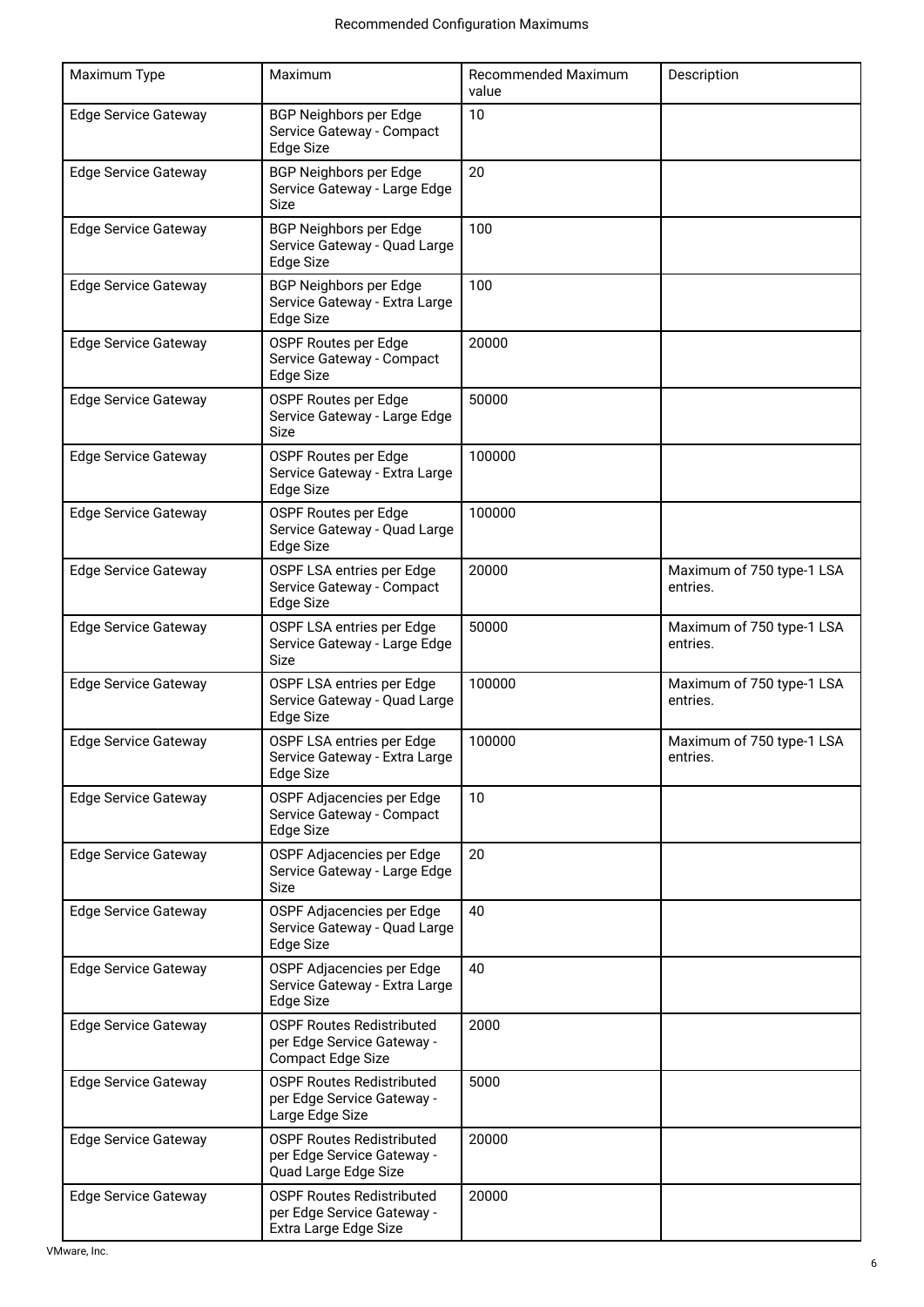| Maximum Type                         | Maximum                                                                   | Recommended Maximum<br>value | Description                                                                           |
|--------------------------------------|---------------------------------------------------------------------------|------------------------------|---------------------------------------------------------------------------------------|
| <b>Edge Service Gateway</b>          | <b>Total Routes per Edge Service</b><br>Gateway - Compact Edge Size       | 20000                        |                                                                                       |
| <b>Edge Service Gateway</b>          | <b>Total Routes per Edge Service</b><br>Gateway - Large Edge Size         | 50000                        |                                                                                       |
| <b>Edge Service Gateway</b>          | <b>Total Routes per Edge Service</b><br>Gateway - Quad Large Edge<br>Size | 250000                       |                                                                                       |
| Edge Service Gateway                 | Total Routes per Edge Service<br>Gateway - Extra Large Edge<br>Size       | 250000                       |                                                                                       |
| <b>Edge Service Gateway</b>          | ARP entries per Edge Service<br>Gateway - Compact Edge Size               | 1024                         | If exceeded then newer ARP<br>entries in the ARP table will<br>replace older entries. |
| Edge Service Gateway                 | ARP entries per Edge Service<br>Gateway - Large Edge Size                 | 2048                         | If exceeded then newer ARP<br>entries in the ARP table will<br>replace older entries. |
| <b>Edge Service Gateway</b>          | ARP entries per Edge Service<br>Gateway - Quad Large Edge<br>Size         | 2048                         | If exceeded then newer ARP<br>entries in the ARP table will<br>replace older entries. |
| <b>Edge Service Gateway</b>          | ARP entries per Edge Service<br>Gateway - Extra Large Edge<br>Size        | 2048                         | If exceeded then newer ARP<br>entries in the ARP table will<br>replace older entries. |
| $\Gamma$ issusall a Casunina Ohiasta |                                                                           |                              |                                                                                       |

Firewall : Grouping Objects

NSX for vSphere leverages a number of objects that allow for grouping to aid in confguration of various components of the product.

| <b>Grouping Objects</b> | <b>IP Sets</b>                                                   | 10000 |  |
|-------------------------|------------------------------------------------------------------|-------|--|
| Grouping Objects        | <b>Security Tags</b>                                             | 9000  |  |
| Grouping Objects        | Virtual Machines per Tag                                         | 3500  |  |
| <b>Grouping Objects</b> | Security Groups to which a<br>Virtual Machine can be a<br>Member | 5     |  |
| <b>Grouping Objects</b> | Security Groups per NSX<br>Manager                               | 10000 |  |
| <b>Grouping Objects</b> | <b>Universal Security Groups</b>                                 | 4000  |  |
| <b>Grouping Objects</b> | Universal IP Sets                                                | 4000  |  |
| Grouping Objects        | Universal IP Sets per<br><b>Universal Security Group</b>         | 10    |  |
| <b>Grouping Objects</b> | <b>Universal Security Tags</b>                                   | 750   |  |
| <b>Grouping Objects</b> | Universal Security Tags per<br><b>Virtual Machine</b>            | 5     |  |

Firewall : Distributed Firewall

### NSX for vSphere provides a distributed, in-kernel Host based frewall to achieve micro-segmentation of workloads at the virtual NIC level.

| Distributed Firewall        | Rules per NSX Manager                   | 100000  | Can be a mix of local and<br>universal rules. |
|-----------------------------|-----------------------------------------|---------|-----------------------------------------------|
| Distributed Firewall        | Rules per Host                          | 10000   |                                               |
| <b>Distributed Firewall</b> | Rules per Virtual NIC                   | 3500    |                                               |
| <b>Distributed Firewall</b> | <b>Distributed Firewall Sections</b>    | 10000   |                                               |
| Distributed Firewall        | Universal Distributed Firewall<br>Rules | 24000   |                                               |
| <b>Distributed Firewall</b> | Universal Firewall Sections             | 500     |                                               |
| <b>Distributed Firewall</b> | <b>Audit Log Entries</b>                | 1000000 |                                               |
| <b>Distributed Firewall</b> | <b>Flow Monitoring Data</b>             | 2000000 | Records over 15 days.                         |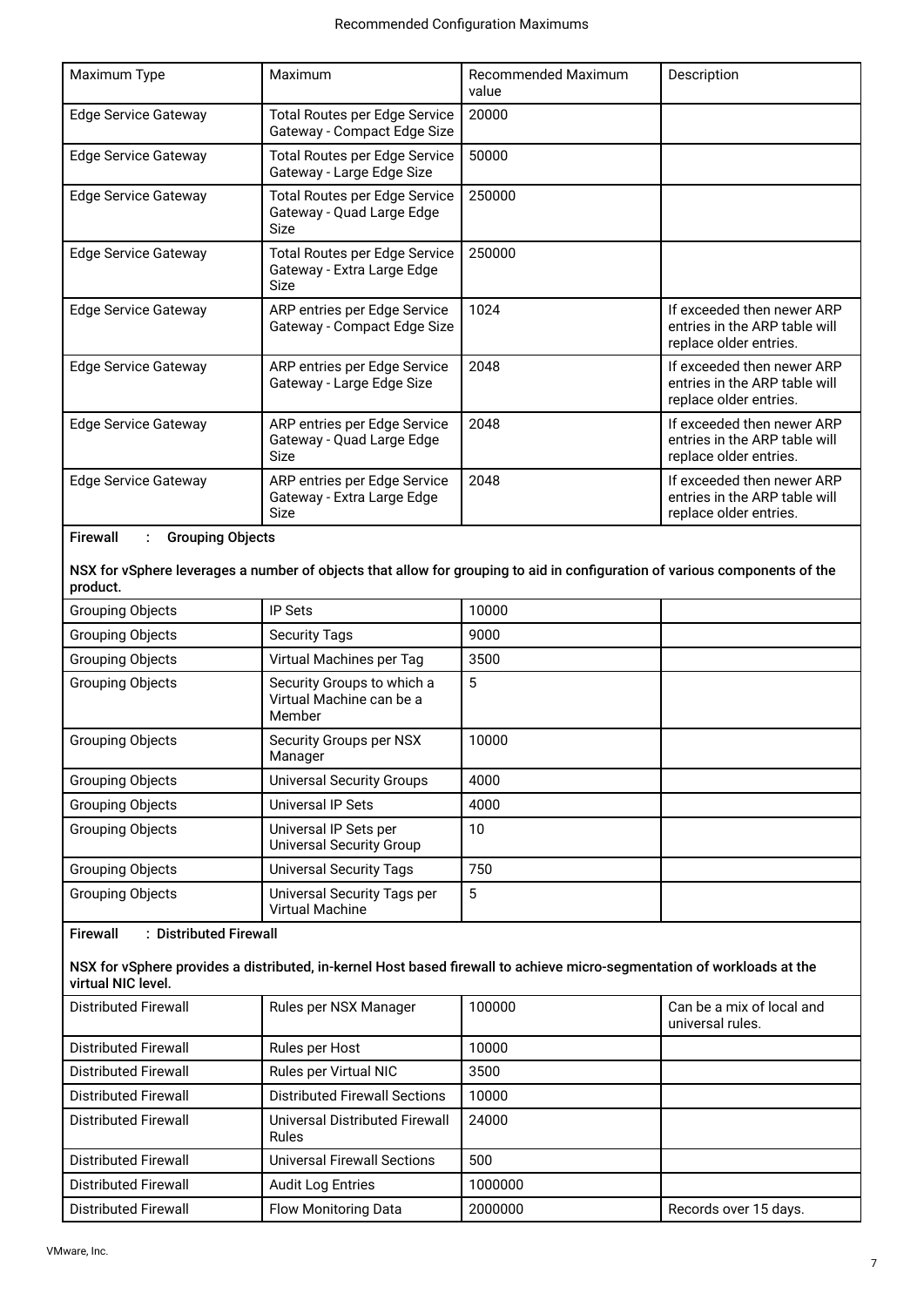| Maximum Type                                                                                                             | Maximum                                                                                                                     | <b>Recommended Maximum</b><br>value | Description                |  |
|--------------------------------------------------------------------------------------------------------------------------|-----------------------------------------------------------------------------------------------------------------------------|-------------------------------------|----------------------------|--|
| <b>Distributed Firewall</b>                                                                                              | <b>Saved Distributed Firewall</b><br><b>Rule Configurations</b>                                                             | 100                                 |                            |  |
| <b>Firewall</b><br><b>Edge Service Gateway</b>                                                                           |                                                                                                                             |                                     |                            |  |
|                                                                                                                          | The NSX for vSphere Edge Service Gateway can function as a firewall in addition to the distributed firewall.                |                                     |                            |  |
| <b>Edge Service Gateway</b>                                                                                              | Firewall Rules per Edge<br>Service Gateway                                                                                  | 2000                                | Applies to all Edge sizes. |  |
| <b>Firewall</b><br>: Network Introspection                                                                               |                                                                                                                             |                                     |                            |  |
| introspection of that network traffic.                                                                                   | NSX for vSphere supports the network introspection use case in which traffic can be redirected to a third-party service for |                                     |                            |  |
| Network Introspection                                                                                                    | Virtual Machines with<br>Network Introspection<br>Enabled                                                                   | 3500                                |                            |  |
| Network Introspection                                                                                                    | Virtual Machines per Host<br>with Network Introspection<br>Enabled                                                          | 125                                 |                            |  |
| Network Introspection                                                                                                    | <b>Network Introspection Rules</b><br>per NSX Manager                                                                       | 3500                                |                            |  |
| Network Introspection                                                                                                    | Security Policies with<br>Network Introspection<br>Redirection Rules per vNIC                                               | 25                                  |                            |  |
| Network Introspection                                                                                                    | Virtual Machines per Security<br>Group with Network<br><b>Introspection Enabled</b>                                         | 1000                                |                            |  |
| Network Introspection                                                                                                    | Network Introspection<br><b>Redirection Rules per Security</b><br>Policy                                                    | 10                                  |                            |  |
| Network Introspection                                                                                                    | Network Introspection<br><b>Redirection Rules per Firewall</b><br>Section                                                   | 300                                 |                            |  |
| Network Introspection                                                                                                    | Security Groups per Security<br>Policy with Network<br>Introspection Redirection<br>Rules                                   | 1000                                |                            |  |
| <b>Load Balancing</b>                                                                                                    |                                                                                                                             |                                     |                            |  |
| The NSX for vSphere Edge Service Gateway provides a load balancing service to distribute load across multiple workloads. |                                                                                                                             |                                     |                            |  |
| Load Balancing                                                                                                           | Load Balancer VIPs per Edge<br>Service Gateway - Compact<br>Edge Size                                                       | 64                                  |                            |  |
| Load Balancing                                                                                                           | Load Balancer VIPs per Edge<br>Service Gateway - Large Edge<br><b>Size</b>                                                  | 64                                  |                            |  |
| Load Balancing                                                                                                           | Load Balancer VIPs per Edge<br>Service Gateway - Quad Large<br>Edge Size                                                    | 64                                  |                            |  |
| Load Balancing                                                                                                           | Load Balancer VIPs per Edge<br>Service Gateway - Extra Large<br><b>Edge Size</b>                                            | 1024                                |                            |  |
| Load Balancing                                                                                                           | Load Balancer Pools per Edge<br>Service Gateway - Compact<br>Edge Size                                                      | 64                                  |                            |  |
| Load Balancing                                                                                                           | Load Balancer Pools per Edge<br>Service Gateway - Large Edge<br>Size                                                        | 64                                  |                            |  |
| Load Balancing                                                                                                           | Load Balancer Pools per Edge<br>Service Gateway - Quad Large<br>Edge Size                                                   | 64                                  |                            |  |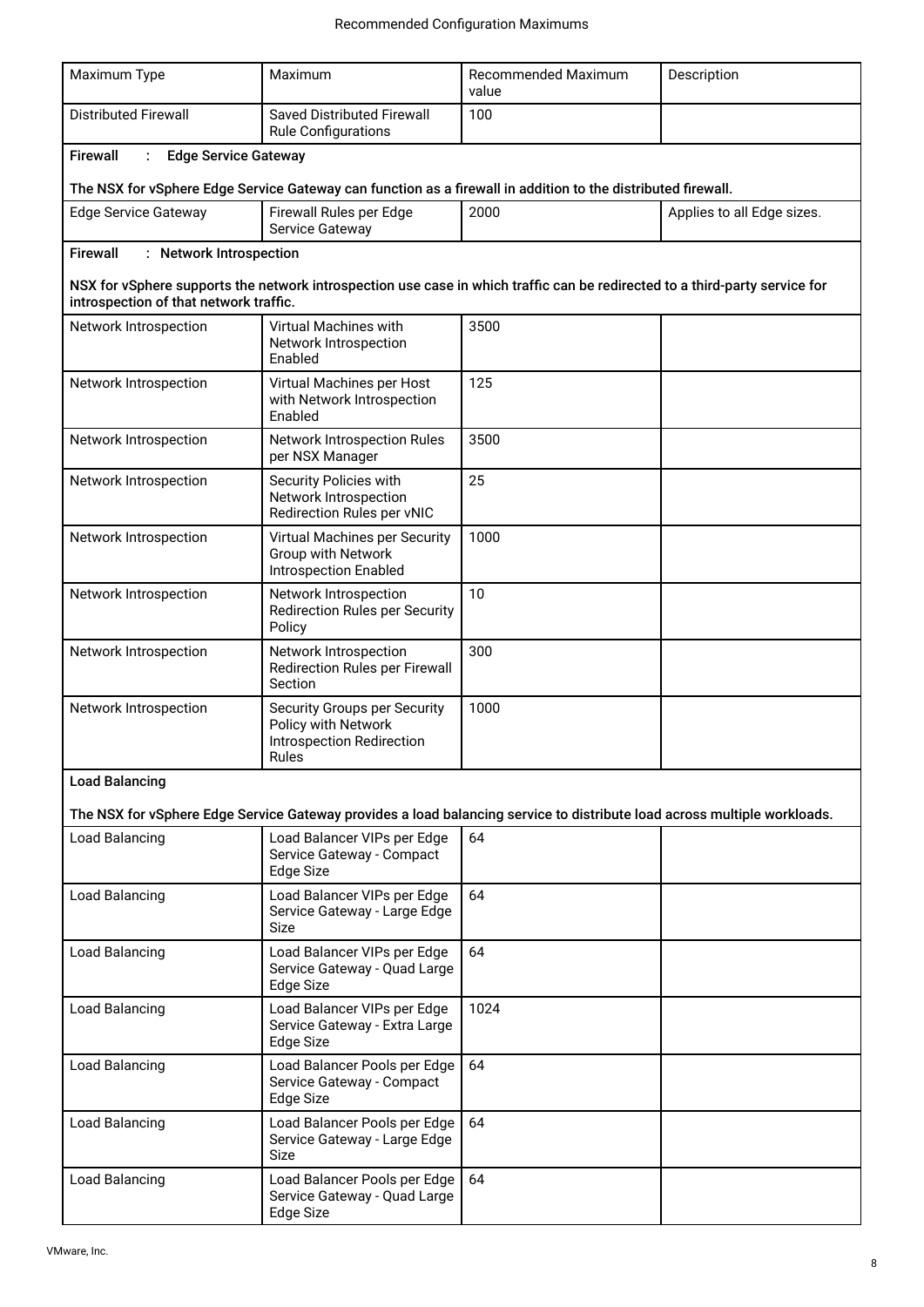| Maximum Type                                                         | Maximum                                                                           | Recommended Maximum | Description                |  |
|----------------------------------------------------------------------|-----------------------------------------------------------------------------------|---------------------|----------------------------|--|
|                                                                      |                                                                                   | value               |                            |  |
| Load Balancing                                                       | Load Balancer Pools per Edge<br>Service Gateway - Extra Large<br><b>Edge Size</b> | 1024                |                            |  |
| Load Balancing                                                       | Load Balancer Servers per<br>Pool - Compact Edge Size                             | 32                  |                            |  |
| Load Balancing                                                       | Load Balancer Servers per<br>Pool - Large Edge Size                               | 32                  |                            |  |
| Load Balancing                                                       | Load Balancer Servers per<br>Pool - Quad Large Edge Size                          | 32                  |                            |  |
| Load Balancing                                                       | Load Balancer Servers per<br>Pool - Extra Large Edge Size                         | 32                  |                            |  |
| Load Balancing                                                       | Load Balancer Health Checks<br>- Compact Edge Size                                | 320                 |                            |  |
| Load Balancing                                                       | Load Balancer Health Checks<br>- Large Edge Size                                  | 320                 |                            |  |
| Load Balancing                                                       | Load Balancer Health Checks<br>- Quad Large Edge Size                             | 320                 |                            |  |
| Load Balancing                                                       | <b>Load Balancer Health Checks</b><br>- Extra Large Edge Size                     | 3072                |                            |  |
| Load Balancing                                                       | <b>Load Balancer Application</b><br>Rule Size in Characters                       | 4096                | Applies to all Edge sizes. |  |
| VPN : Layer 2 VPN                                                    |                                                                                   |                     |                            |  |
|                                                                      | The NSX for vSphere Edge Service Gateway provides a layer 2 VPN service.          |                     |                            |  |
| Layer 2 VPN                                                          | L2VPN Clients (spoke)<br>Handled by a Single L2VPN<br>Server (hub)                | 5                   |                            |  |
| Layer 2 VPN                                                          | Networks per L2VPN Client-<br><b>Server Pair</b>                                  | 200                 |                            |  |
| VPN : IPsec VPN                                                      | The NSX for vSphere Edge Service Gateway provides a IPsec VPN service.            |                     |                            |  |
|                                                                      |                                                                                   |                     |                            |  |
| <b>IPsec VPN</b>                                                     | IPsec Tunnels per Edge<br>Service Gateway - Compact<br>Edge Size                  | 512                 |                            |  |
| <b>IPsec VPN</b>                                                     | IPsec Tunnels per Edge<br>Service Gateway - Large Edge<br><b>Size</b>             | 1600                |                            |  |
| <b>IPsec VPN</b>                                                     | IPsec Tunnels per Edge<br>Service Gateway - Quad Large<br>Edge Size               | 4096                |                            |  |
| <b>IPsec VPN</b>                                                     | IPsec Tunnels per Edge<br>Service Gateway - Extra Large<br>Edge Size              | 6000                |                            |  |
| VPN : SSL VPN                                                        |                                                                                   |                     |                            |  |
| The NSX for vSphere Edge Service Gateway provides a SSL VPN service. |                                                                                   |                     |                            |  |
| <b>SSL VPN</b>                                                       | <b>Concurrent Sessions -</b><br>Compact Edge Size                                 | 50                  |                            |  |
| <b>SSL VPN</b>                                                       | <b>Concurrent Sessions - Large</b><br><b>Edge Size</b>                            | 100                 |                            |  |
| <b>SSL VPN</b>                                                       | <b>Concurrent Sessions - Quad</b><br>Large Edge Size                              | 100                 |                            |  |
| <b>SSL VPN</b>                                                       | <b>Concurrent Sessions - Extra</b><br>Large Edge Size                             | 1000                |                            |  |
| <b>SSL VPN</b>                                                       | <b>Private Networks</b>                                                           | 16                  | Applies to all Edge sizes. |  |